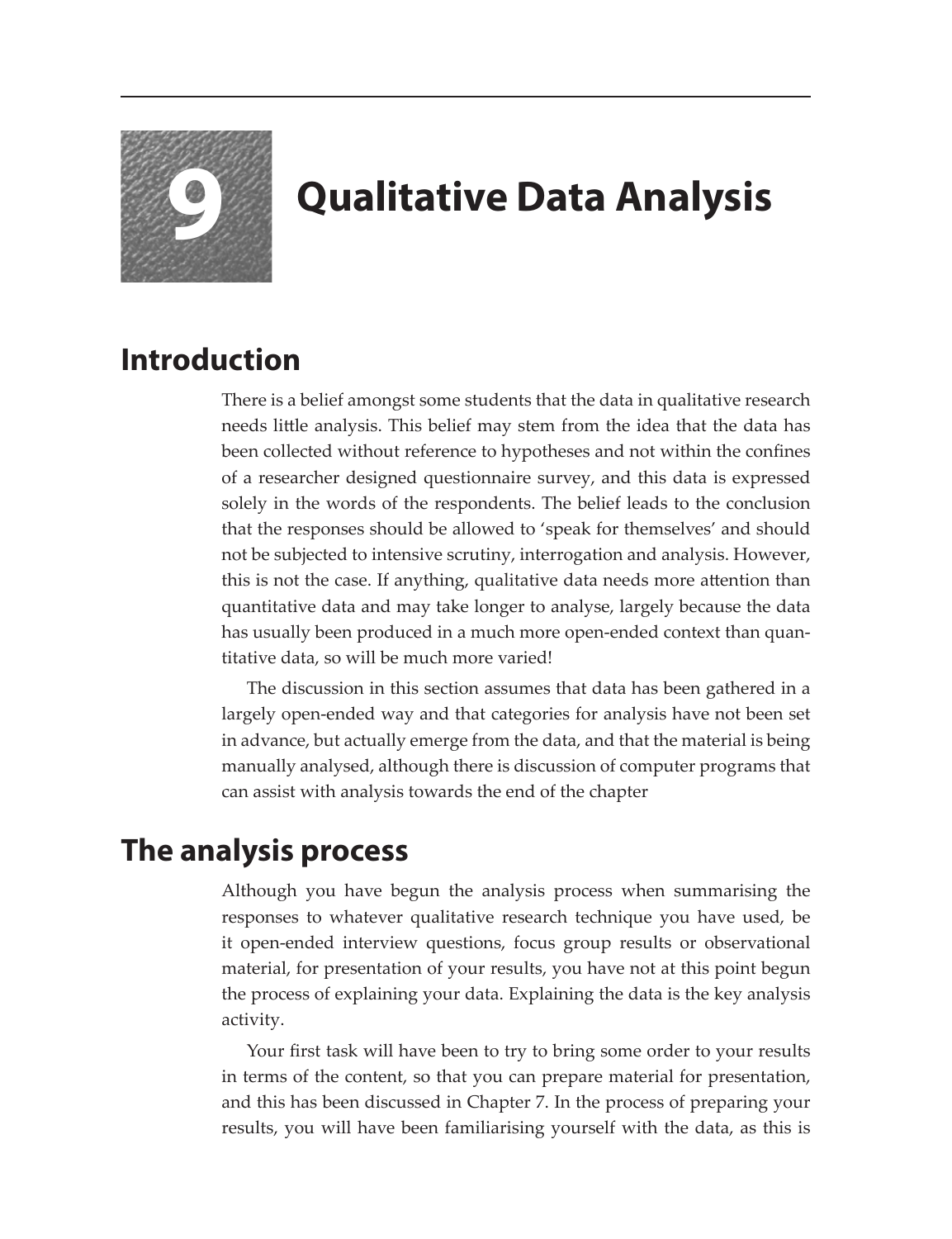the first step to summarising. This should then lead into the more complex stages of the process of analysis. However, part of this initial activity will be attempting to gain at least an interim understanding of your data. If you were involved in quantitative research, you may have set up a study which tests a theory, and so have an obvious way to analyse the material you have gathered, by comparing it to this theory. You may also have decided to use a particular statistical technique in advance of conducting your quantitative study. In this situation, you have a framework to assist in your analysis. It is very unlikely that you will be able to use these forms of highly structured and to some extent 'prepared in advance' analysis in relation to your qualitative data. But nevertheless, you will need to understand what your respondents have provided for you, via interviews, focus groups or observation.

The organising of your material may occur almost naturally, in that you will probably see patterns emerging as you read through transcripts of different respondents' answers. Certain words may be found in the responses, and you will begin to notice words that occur regularly and others that only come up occasionally, but still seem to be important. However, it may require you to note down what at, first glance, appear to be terms that occur often. Nevertheless, you need to be aware that terms that you find when reading through, for example, the first few interviews, may not occur in later ones that you read. So be aware that it is relatively easy to convince yourself that certain terms are being used by respondents, particularly if these are terms that you believed would be presented by respondents, before you started the analysis process, when, in fact, they are not being used as commonly as you believe. Noting down frequently occurring terms, as well as other terms that occur less frequently, will help you avoid forming an inaccurate impression of your data. This organising should enable you to summarise the data. This summarising process is very much an activity that you control but is based on what you have been given as responses, in that the summary terms are likely to be ones that have emerged from your data. A summary term may, in fact, be a concept, theme or issue referred to be a number of respondents. The key factor here is that these concepts, terms, topics and issues have 'emerged from your data'. Having said this, some qualitative researchers do set the categories in advance of conducting their primary research. They are usually experienced researchers who have conducted similar research before, albeit in a different context, and have a good idea of what to expect in terms of responses to their questions. In your case, as an inexperienced researcher, it is usually better to let your summary terms emerge from the data.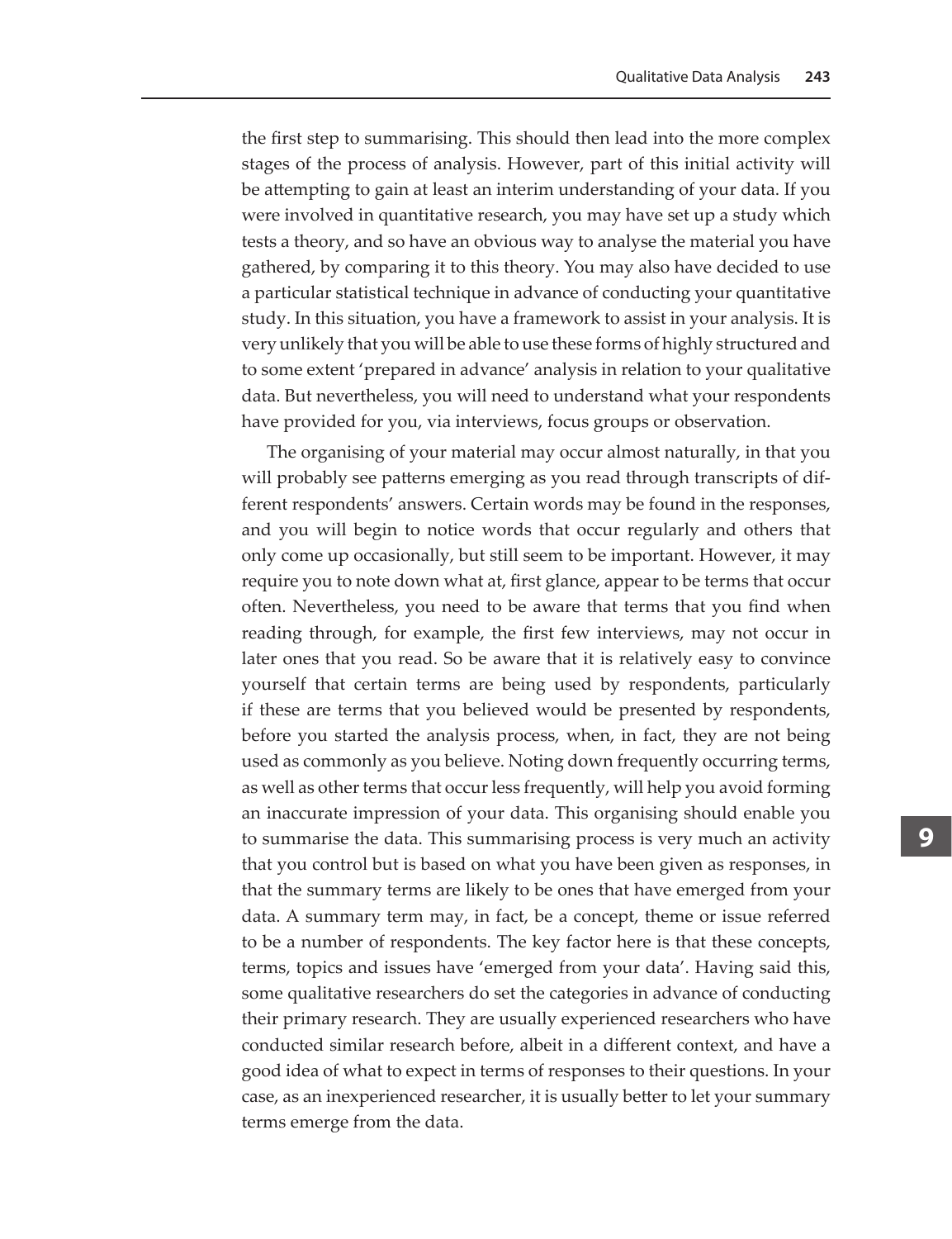Remember, the process of summarising, is likely to be the initial stage in attempting to make sense of your qualitative data. This activity is, in effect, the first part of a key process in qualitative analysis. This will involve the coding and creating of categories in which to fit your responses. The coding or creating of categories is done partly to look for patterns in the data. The way these categories are created is via continually reading and re-reading the data. The ultimate aim is to create fewer and fewer categories. The process by which this is achieved is termed 'constant comparison' (see Glaser and Strauss, 1967). The term clearly suggests what the process actually is. The researcher reads and re-reads the data and the initial categories that have been created are, where possible, combined which reduces the total number of categories. There is usually a time gap between the initial reading and the re-reading, and in the gap, reflection takes place which should help with the reduction in the number of categories.

This process, of creating categories and then reducing them, is illustrated in Case Study 9.1 which is from my own research of primary school children's concept of a tourist.

#### **Case Study 9.1: Children's understanding of the concept of a tourist**

This case study is based on research I conducted as part of my PhD. The research evaluated a project focusing on the role of tourism as a topic in the UK primary school curriculum. Part of the research involved an investigation into what children had learned in the project. It had been my original intention to interview a sample of children aged 7-11 years old, outside their normal classroom environment. However, the class teachers indicated that this would be take too long and hence be disruptive to the children's learning. Therefore, instead, I used a questionnaire survey and this was conducted in class. The great majority of the questions were, unusually for a questionnaire, open-ended. Below I discuss just one such open-ended question and present a selection of responses to illustrate the process of constant comparison in refining categories.

#### The question was as follows: *What is a tourist*?

A selection of response is shown, to indicate how I went about creating categories and then refining them.

- A holiday maker
- A visitor to another place